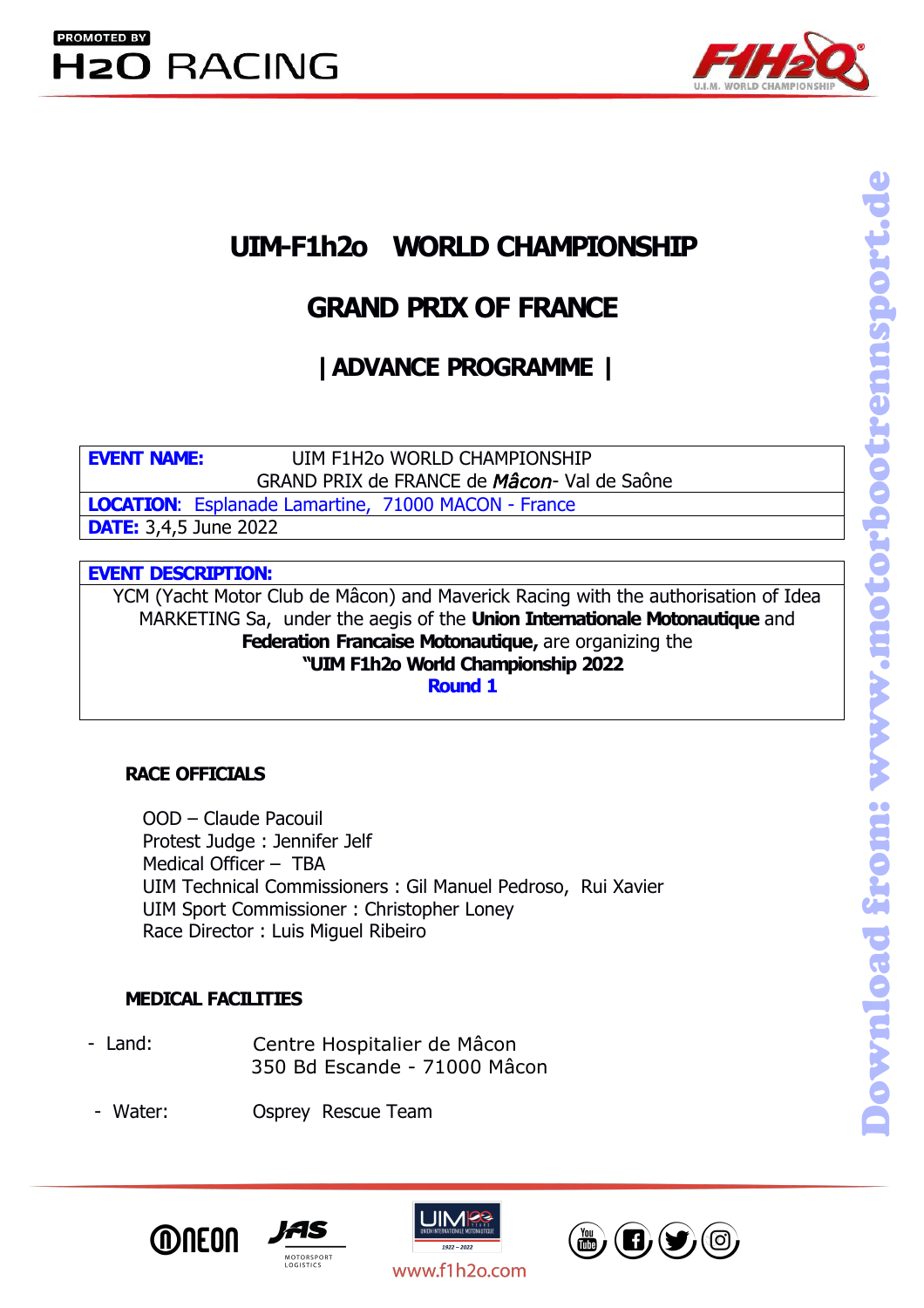

EXACE REGULATIONS<br>
- As per UIM F1 Circuit Rules Book - Blue Pages products<br>
- Water registration : FRA03.05.22.<br>
ENTRIES FEES<br>
- EURO 1'000 for "Non-Committed drivers" per race and to the paid to IDEA MARKETING SA, CH = 1

- 
- 
- 
- As per UIM F1 Circuit Rules Book Blue Pages page:332-352<br>
CE COURSE<br>
Water registration : FRA03.05.22.<br>
TRIES FEES<br>
 EURO 1'000 for "Non-Committed drivers" per race and F1 boat.<br>
to be paid to IDEA MARKETING SA, CH - As per UIM F1 Circuit Rules Book - Blue Pages page:332-352<br> **CE COURSE**<br>
Water registration : FRA03.05.22.<br> **TRIES FEES**<br>
- EURO 1'000 for "Non-Committed drivers" per race and F1 boat.<br>
to be paid to IDEA MARKETING SA, C CHE COURSE<br>
Water registration : FRA03.05.22.<br>
- EURO 1'000 for "Non-Committed drivers" per race and F1 boat.<br>
to be paid to IDEA MARKETING SA, CH – 1002 Lausanne - Switzerland<br>
- Entry will be valid upon receipt of paymen CE COURSE<br>
Water registration : FRA03.05.22.<br>
TRIES FEES<br>
- EURO 1'000 for "Non-Committed drivers" per race and<br>
to be paid to IDEA MARKETING SA, CH – 1002 Lausann<br>
- Entry will be valid upon receipt of payment by IDEA<br>
-

# **INSURANCES**

TRIES FEES<br>
- EURO 1'000 for "Non-Committed drivers" per race and F1 boat.<br>
to be paid to IDEA MARKETING SA, CH – 1002 Lausanne - Switzerland<br>
- Entry will be valid upon receipt of payment by IDEA<br>
- Acceptance of an entry **SURANCES**<br>
Super license is the first end of the season will be valid to IDEA MARKETING SA, CH – 1002 Lausanne - Switzerland<br>
- Entry will be valid upon receipt of payment by IDEA<br>
- Acceptance of an entry is the discreti - EURO 1'000 for "Non-Committed drivers" per race and<br>
to be paid to IDEA MARKETING SA, CH – 1002 Lausan<br>
- Entry will be valid upon receipt of payment by IDEA<br>
- Acceptance of an entry is the discretion of the F1 Cc<br>
- La to be paid to IDEA MARKETING SA, CH – 1002 Lausanne - Switzerland<br>
- Entry will be valid upon receipt of payment by IDEA<br>
- Acceptance of an entry is the discretion of the F1 Committee<br>
- Late entries may be accepted at th - Entry will be valid upon receipt of payment by IDEA<br>
- Acceptance of an entry is the discretion of the F1 Committee<br>
- Late entries may be accepted at the F1 Committee's discretion and upon payment<br>
of double fee.<br> **INSU** of double fee.<br> **INSURANCES**<br>
To enter any UIM F1 World Championship race every<br>
Super license issued by UIM and be properly insured as p<br>
and UIM requirements.<br>
- For "Committed Drivers" the first entry form of the sease<br> **INSURANCES**<br>
To enter any UIM F1 World Championship race every driver must hold t<br>
Super license issued by UIM and be properly insured as per local legal require<br>
and UIM requirements.<br>
- For "Committed Drivers" the first

and UIM requirements.<br>
- For "Committed Drivers" the first entry form of the season will be valid for all races<br>
provided that the drivers keep their necessary licenses.<br>
DISTINCTIVE MARKS<br>
- Race numbers to be supplied by

# **FUEL**

provided that the drivers keep their necessary licenses.<br> **DISTINCTIVE MARKS**<br>
- Race numbers to be supplied by IM<br> **FUEL**<br>
- According to UIM F1 fuel rules art.9.1/9.6 page 344 Blue Pag<br>
QUALIFICATION PROCEDURES<br>
- Accord







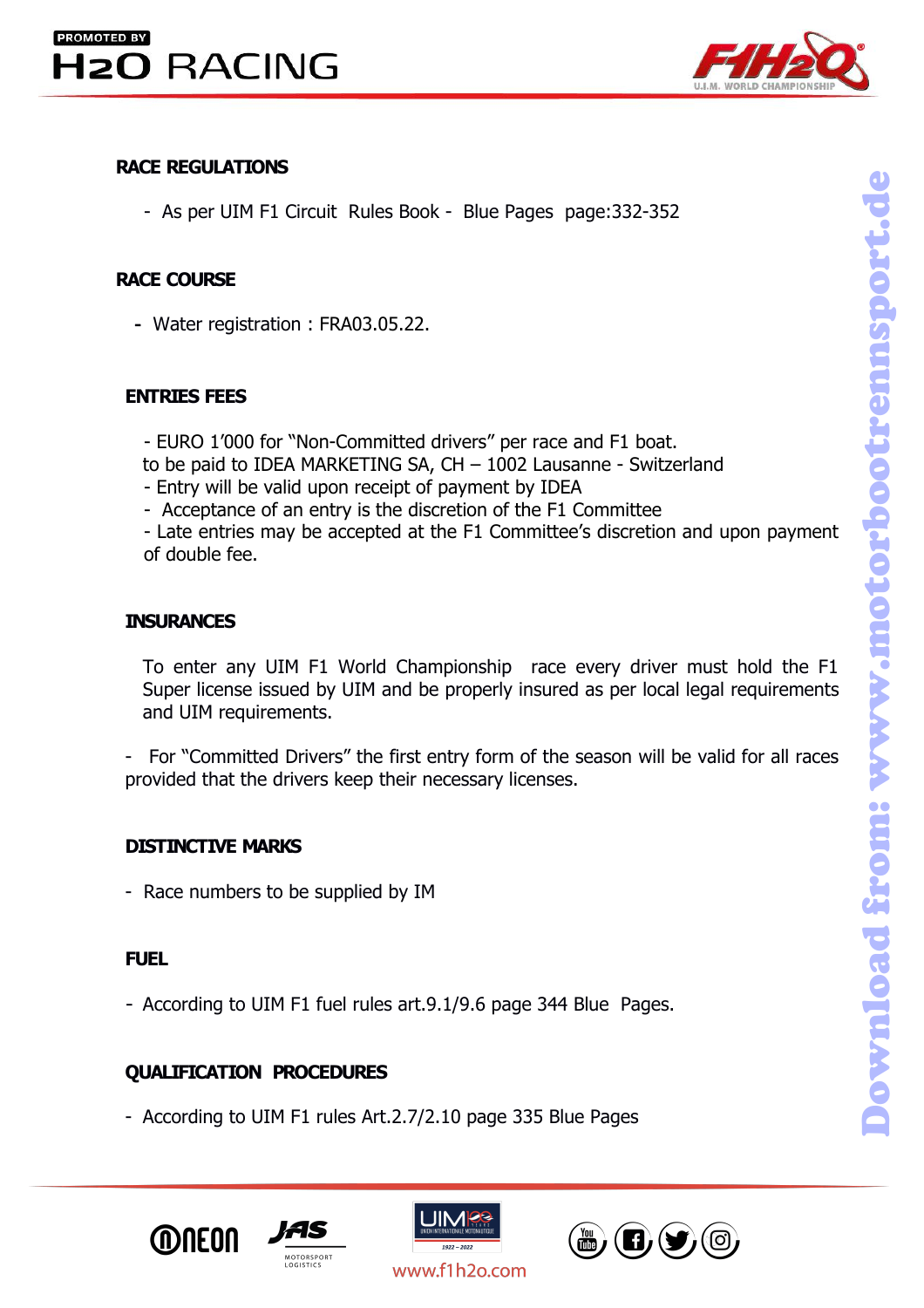

# **PROTESTS**

**EXECING**<br>**PROTESTS**<br>- Protests must be made in writing and handed to the Officer of the Day within 60<br>- Protests to be affixed at UIM Commissioner's tent **EXECTIVE**<br>**EXECTIVE**<br>**PROTESTS**<br>- Protests must be made in writing and handed to the Officer of the Day within<br>- Protests to be affixed at UIM Commissioner's tent<br>**TMAGE EXECUTE:**<br>
PROTESTS<br>
- Protests must be made in writing and handed to the Officer of the Day within 60<br>
minutes from the time of posting the results<br>
- Protests to be affixed at UIM Commissioner's tent<br> **IMAGE** 

# **IMAGE**

**EXECTING**<br>- Protests must be made in writing and handed to the Officer of the Day within 60<br>minutes from the time of posting the results<br>- Protests to be affixed at UIM Commissioner's tent<br>**IMAGE**<br>- The team member / driv **PROTESTS**<br>
PROTESTS<br>
Protests must be made in writing and handed to the Officer of the Day within 60<br>
minutes from the time of posting the results<br>
Protests to be affixed at UIM Commissioner's tent<br> **IMAGE**<br>
The team memb **PROTESTS**<br>
Protests must be made in writing and handed to the Officer of the Day within 60<br>
minutes from the time of posting the results<br>
Protests to be affixed at UIM Commissioner's tent<br> **IMAGE**<br>
- The team member / dri **PROTESTS**<br>
- Protests must be made in writing and handed to the Officer of the Day within 60<br>
minutes from the time of posting the results<br>
- Protests to be affixed at UIM Commissioner's tent<br> **IMAGE**<br>
- The team member / **PROTESTS**<br>
- Protests must be made in writing and handed to the Officer of the Day within 60<br>
minutes from the time of posting the results<br>
- Protests to be affixed at UIM Commissioner's tent<br> **IMAGE**<br>
- The team member / **PROTESTS**<br>
- Protests must be made in writing and handed to the Officer of the Day within 60<br>
minutes from the time of posting the results<br>
- Protests to be affixed at UIM Commissioner's tent<br> **IMAGE**<br>
- The team member / minutes from the time of posting the results<br>
Protests to be affixed at UIM Commissioner's tent<br> **PROGREM**<br>
The team member / driver participating in an UIM F1H2O Powerboat<br>
Championship event which has ongoing internation - Protests to be affixed at UIM Commissioner's tent<br>
IMAGE<br>
- The team member / driver participating in an UIM F1H2O Powerboat We<br>
Championship event which has ongoing international and sportive significance ane<br>
considera **IMAGE**<br>
- The team member / driver participating in an UIM F1H2O Powerboat World<br>
Championship event which has ongoing international and sportive significance and in<br>
consideration of the acceptance of his/her participati **IMAGE**<br>
The team member / driver participating in an UIM F1H2O Powerboat World<br>
Championship event which has ongoing international and sportive significance and in<br>
consideration of the acceptance of his/her participation The team member / driver participating in an UIM F1H2O Powerboat World<br>Championship event which has ongoing international and sportive significance and in<br>consideration of the acceptance of his/her participation in the Cha The team member / driver participating in an UIM F1H2O Powerboat World<br>Championship event which has ongoing international and sportive significance and in<br>team member / driver accepts to be filmed, televised, photographed Championship event which has ongoing international and sportive significance and in consideration of the acceptance of his/her participation in the Championship, the team member / driver accepts to be filmed, televised, ph consideration of the acceptance of his/her participation in the Championship, the<br>team member / driver accepts to be filmed, televised, photographed and otherwise<br>recorded during the World Championship under the conditions

team member / driver accepts to be filmed, televised,<br>recorded during the World Championship under the cor<br>now or hereafter authorized by the UIM and the F1 prom<br>**PROGRAMME** See attached TIME SCHEDULE.<br>(unless announced di **EXECUTE:**<br> **EXECUTE:**<br> **EXECUTE:**<br> **EXECUTE:**<br> **EXECUTE:**<br> **EXECUTE:**<br> **EXECUTE:**<br> **EXECUTE:**<br> **EXECUTE:**<br> **EXECUTE:**<br> **EXECUTE:**<br> **EXECUTE:**<br> **EXECUTE:**<br> **EXECUTE:**<br> **EXECUTE:**<br> **EXECUTE:**<br> **EXECUTE:**<br> **EXECUTE:**<br> **EXECU** 

**PROGRAMME** See attached TIME SCHEDULE.<br>
(unless announced differently at race registration)<br>
- If the time is a change in the racing course, there will be an extra free practice.<br>
- If the time trials need to be stopped b (unless announced differently at race registration)<br>
If there is a change in the racing course, there will be an extra free practice.<br>
If the time trials need to be stopped by force majeure and less than 50% of the 45<br>
If For the trials and chose to be stopped by force majeure and less than 50% of the 45<br>the twee trials need to be stopped by force majeure and less than 50% of the 45<br>minutes time trials were run, the results of the time tria The time trials need to be stopped by force majeure and less than 50% of the 45 minutes time trials were run, the results of the time trials will not be considered and the overall classification will be taken for the pole minutes time trials were run, the results of the time trials will not be considered and<br>
the overall classification will be taken for the pole position.<br>
- In case of force majeure, this format may be amended by the UIM Co the overall classification will be taken for the pole posi-<br>
In case of force majeure, this format may be amenc<br>
- No racing engines will be allowed without previous<br>
or Pontoon Marshal.<br> **ECU BOXES,**<br>
- It is compulsory t or Pontoon Marshal.<br> **ECU BOXES,**<br>
I It is compulsory to install the ECU boxes on the F1 er<br>
trials and race. These ECU boxes are supplied by Id<br>
tampered with. At each race site, the approved F1 ra<br>
out, assigned randomly ECU BOXES,<br>
- It is compulsory to install the ECU boxes on the F1 engines before each test, timed<br>
trials and race. These ECU boxes are supplied by Idea Marketing and will not be<br>
tampered with. At each race site, the appr **ECU BOXES,**<br>
It is compulsory to install the ECU boxes on the F1 engines before each test, timed<br>
trials and race. These ECU boxes are supplied by Idea Marketing and will not be<br>
tampered with. At each race site, the appr **EXECT DOALLS**<br>
IT is compulsory to install the ECU boxes on the F1 engines bef<br>
trials and race. These ECU boxes are supplied by Idea Marketi<br>
tampered with. At each race site, the approved F1 race ECU bout, assigned rand









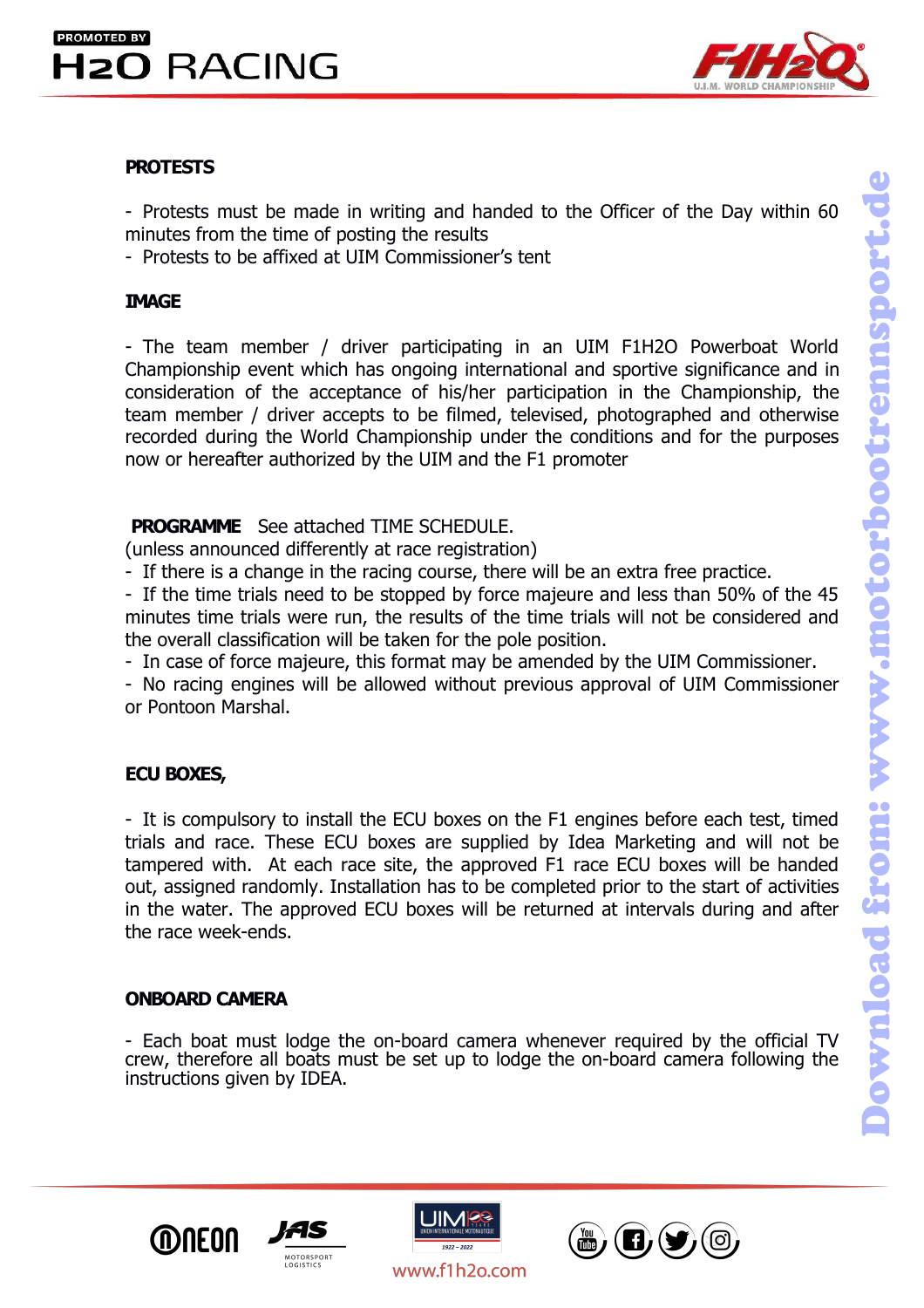# **DRIVERS' BRIEFING**<br> **DRIVERS' BRIEFING**<br> **DRIVERS' BRIEFING**<br> **DRIVERS' BRIEFING**<br> **COMPLISORY to be present at drivers meeting roll**



- 
- 

**RACING**<br> **REPAIRS**<br> **REPAIRS**<br> **REPAIRS**<br> **REPAIRS**<br> **REPAIRS**<br> **REPAIRS**<br> **REPAIRS**<br> **REPAIRS**<br> **REPAIRS**<br> **REPAIRS**<br> **REPAIRS**<br> **REPAIRS**<br> **REPAIRS**<br> **REPAIRS**<br> **REPAIRS**<br> **REPAIRS EXECTING**<br>
- Meeting will be held at race Headquarters as per time schedule.<br>
- It is compulsory to be present at drivers meeting roll call<br>
REPAIRS<br>
- Only if the boat reaches the pontoon on its own engine power, repairs THE REART ON THE REART STATED TO THE REART ON THE REART ON THE REART ON THE REART ON THE REART START ON THE REART START ON THE REART START ON THE REART START PONTOON OF THE SCOND OF THE START PONTOON OF THE START PONTOON O **COMPRET STATE FING**<br> **COMPRETE:**<br>
The Meeting will be held at race Headquarters as per time schedule.<br>
The is compulsory to be present at drivers meeting roll call<br> **REPAIRS**<br>
The boat reaches the pontoon on its own engin **DRIVERS' BRIEFING**<br> **DRIVERS' BRIEFING**<br>
- Meeting will be held at race Headquarters as per time schedule.<br>
- It is compulsory to be present at drivers meeting roll call<br> **REPAIRS**<br>
- Only if the boat reaches the pontoon **DRIVERS' BRIEFING**<br>
- Meeting will be held at race Headquarters as per time schedule.<br>
- It is compulsory to be present at drivers meeting roll call<br> **REPAIRS**<br>
- Only if the boat reaches the pontoon on its own engine pow - Meeting will be held at race Headquarters as per time schedule.<br>- It is compulsory to be present at drivers meeting roll call<br>**REPAIRS**<br>- Only if the boat reaches the pontoon on its own engine power, repairs can n<br>the re - Only if the boat reaches the pontoon on its own engine power, repairs can made on<br>the rear side of the start pontoon or on the launching pontoon, while the boat is<br>completely in the water or on its trailer. Further instr

# **PASSES**

# **ACCREDITATIONS**

promoter completely in the water or on its trailer. Further in<br>
may be given at Driver's Briefing – ref Rule 4<br>
- See also UIM F1 rule Art.4 page 337 Blue Pages<br> **PASSES**<br>
- Passes shall supplied to teams locally<br> **ACCREDITATIONS**<br>

- See also UIM F1 rule Art.4 page 337 Blue Pages<br>
PASSES<br>
- Passes shall supplied to teams locally<br>
- All photographers and TV crew members will need accreditation supplied by the<br>
promoter<br>
SPACE ALLOCATION<br>
- The allocat **PASSES**<br> **ACCREDITATIONS**<br> **ACCREDITATIONS**<br> **ACCREDITATIONS**<br> **SPACE ALLOCATION**<br>
The allocation of the paddock positions shall be made on basis of the Teams'<br>
sporting merit and with due consideration of the Promoter's **PASSES**<br>- Passes shall supplied to teams locally<br>**ACCREDITATIONS**<br>- All photographers and TV crew members will need accreditation supplied by the<br>promoter<br>SPACE ALLOCATION<br>- The allocation of the paddock positions shall b country. - All photographers and TV crew members will need accreditation supplied by the<br> **SPACE ALLOCATION**<br>
- The allocation of the paddock positions shall be made on basis of the Teams'<br>
sporting merit and with due consideration

# **SPONSORS**

FRI photographers and TV crew members will need accreditation supplied by the<br> **SPACE ALLOCATION**<br>
The allocation of the paddock positions shall be made on basis of the Teams<br>
sporting merit and with due consideration of t **SPACE ALLOCATION**<br>
The allocation of the paddock positions shall be made on basis of the Teams'<br>
sporting merit and with due consideration of the Promoter's contractual commitments<br>
as well as respecting the preference fo **SPACE ALLOCATION**<br>
The allocation of the paddock positions shall be made on basis of the Teams'<br>
sporting merit and with due consideration of the Promoter's contractual commitments<br>
as well as respecting the preference fo - The allocation of the paddock positions shall be made on basis of the Teams'<br>sporting merit and with due consideration of the Promoter's contractual commitments<br>as well as respecting the preference for the Team of the or UNITY.<br>
UNITY CONSORS<br>
It is the driver's responsibility to make sure that his sponsors are in compliance wit<br>
Le local and television transmission rules. Drivers have to mention their sponsors of<br>
Entry Form; all new boat

# **AWARDS**